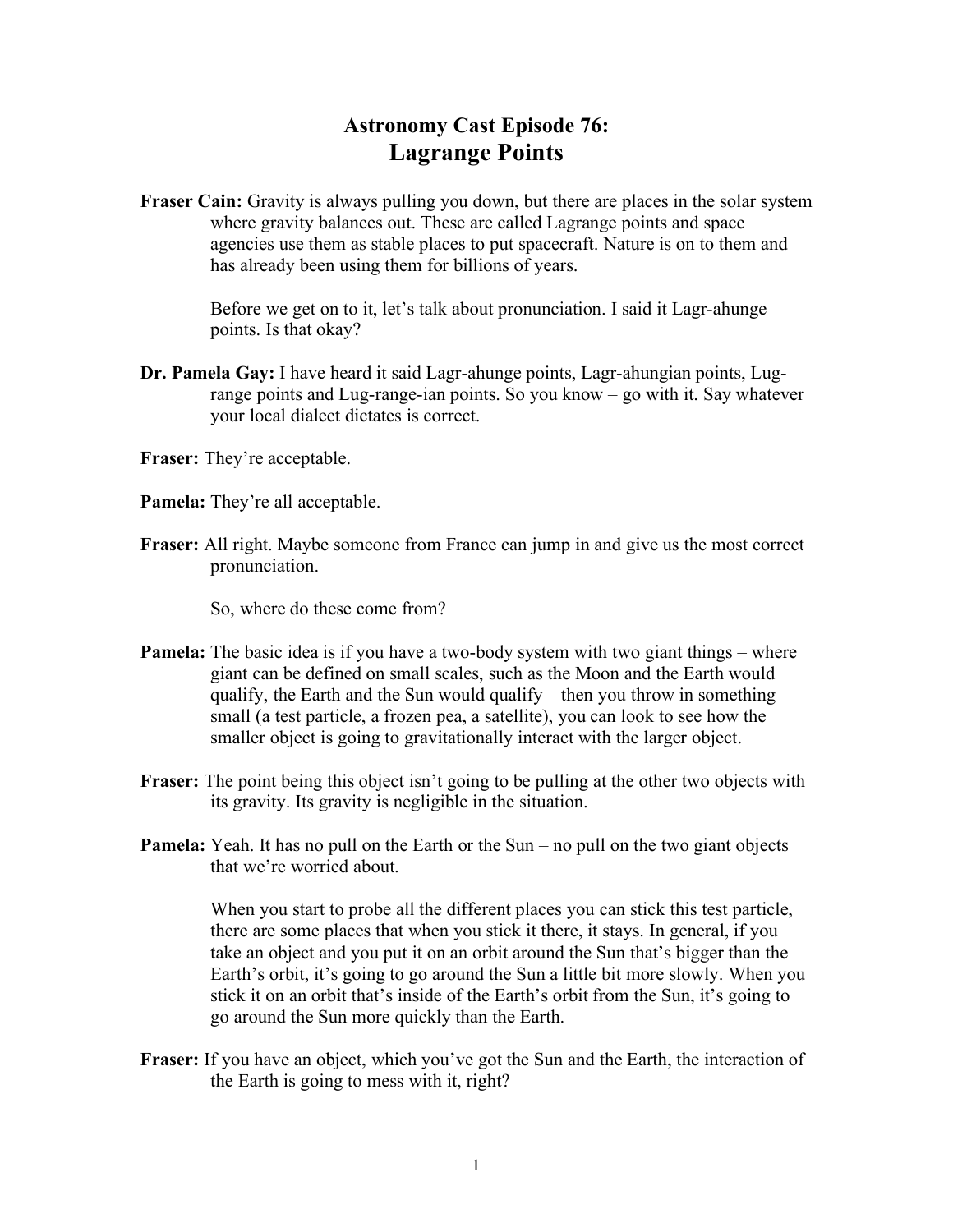- **Pamela:** That's where the magic happens. There are a few specific points five of them to be exact – that if you stick an object exactly in one of these five points, the combined gravitational attraction of the Earth and the Sun gang up on this object to keep it moving in lockstep with the Earth as it goes around the Sun. If you're dealing with the Moon-Earth system, you can stick things in the five specific spots that come from the combination of the Earth and the Moon so that it sticks there, following the Moon in its orbit around the Earth in lockstep.
- **Fraser:** Hold on, so you're already said places where its stable. What if you're not in one of those places?
- **Pamela:** if you're not in one of those places, you're happily going to end up in some sort of orbit going around the object, but you're not going to be synced up with anything. For instance, the space shuttle at the space station right now is zipping around the planet every 90-100 minutes. The moon, on the other hand, takes 20 some-odd days to go around the planet.

If I move the space shuttle and the space station its attached to, out into gradually further and further orbits, and position it in just the right orbit in just the right period of time, even though it's not as far away from the Earth as the moon, it would still go around the Earth with the same orbital period as the moon. It's in one of these magical Lagrangian spots where the potential and kinetic energies of the systems balance out just right to keep it there.

- **Fraser:** Right. If you slowly move it out and don't necessarily have it in a perfect circular orbit, it might get caught into some weird, gravitational dance, and get thrown out of the system or hurled into the Earth or sent into orbit around the Sun, or…
- **Pamela:** Most likely it will just end up in a very elliptical orbit around the Earth.
- **Fraser:** Right, get turned into very elliptical orbits. So if you have a little space rock that comes into our system, in most situations it's going to crash into the Earth, crash into the Moon, get skewed away into an elliptical orbit or…
- **Pamela:** It's just going to be another satellite.
- **Fraser:** Yeah. It's not going to stop and pause and stick around. Let's talk, then, about these Lagrange points. How do they work?
- **Pamela:** There are five of them that are ever so creatively named: L1, L2, L3, L4 and, well, L5.
- **Fraser:** And that's Lagrange-1, etc. Right?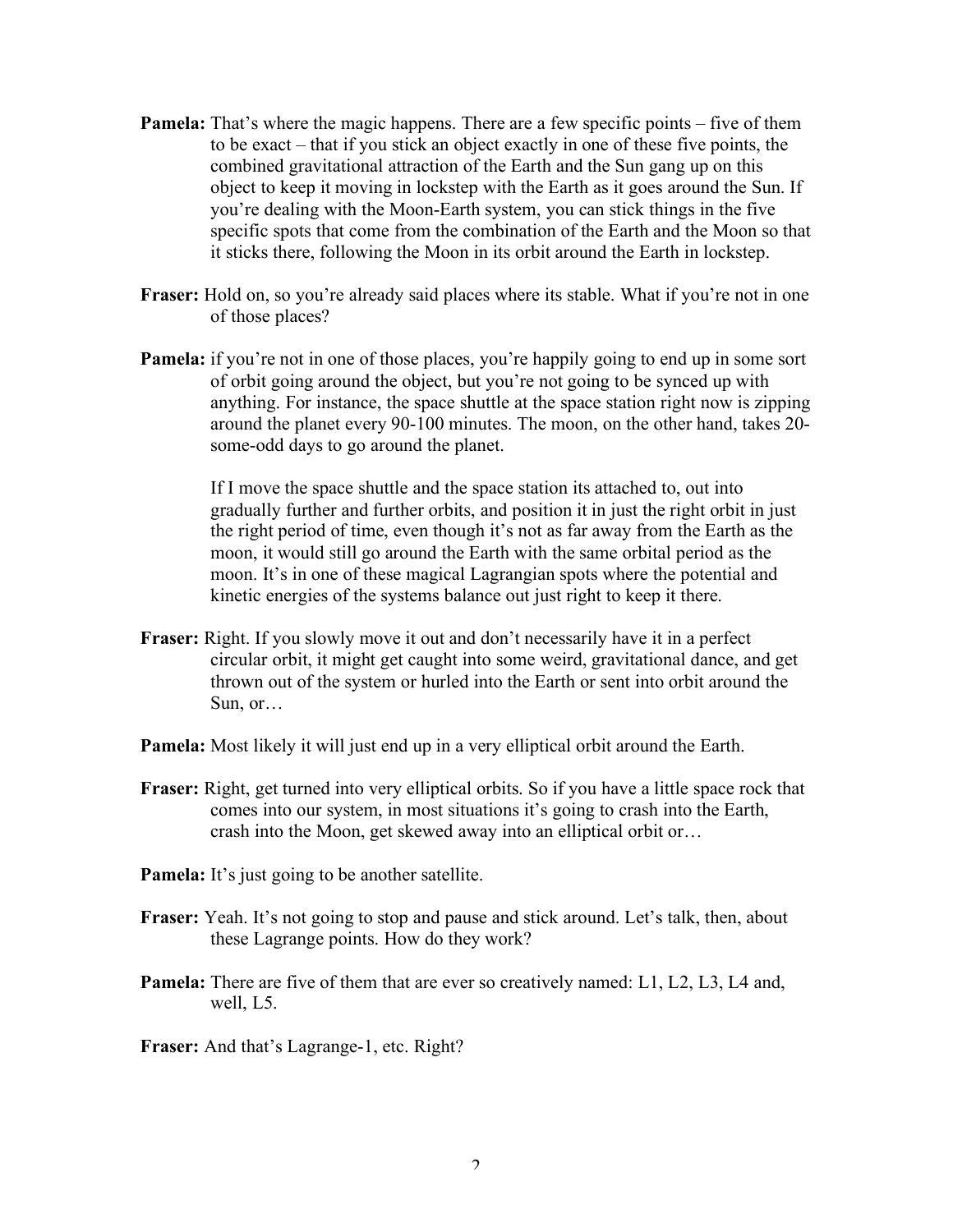- **Pamela:** Right. So Lagrange-1 is the point between the two masses that stays in sync with the smaller object. For instance with the Earth-Sun system, this is the point in space nearer the Earth that, if an object is plunked down in L1, it goes around the Sun in the same just about 365 day period that the Earth has. We will always have this constant line going Sun-object-Earth lined up like little soldiers.
- **Fraser:** So if we take that object and put it closer to the Sun, it's going to be travelling at a faster orbit like Venus, so it will go around the Sun faster than the Earth will.

**Pamela:** Normally.

- **Fraser:** Yeah. If we move a little more toward the Earth from that point, it will still be going faster than the Earth will, but it will actually be going slower than that point. Right? If that makes any sense. You're saying it goes in lockstep with the planet, so…
- **Pamela:** Here's a different way of looking at it that's a little bit weird. If I take an object and put it the exact same distance from the Sun as L1, but I plunk it down so the Earth, Sun and this object form a right angle from above, that object is going to start going around the Sun with its own period that is way shorter than one Earth year.

**Fraser:** Right.

**Pamela:** It's just going to be heading around following Kepler's laws.

**Fraser:** Right.

- **Pamela:** Now if I take that object and take it at that specific distance from the Sun at just the right moment so that you have Earth, Sun and this object in a straight line with the object between the Earth and the Sun, and then I give it just the right amount of momentum, it's going to travel around the Sun with the exact same orbital period as the Earth.
- **Fraser:** Right. I'm going to make a guess here, but the point is the Earth is tugging on it and providing just that extra little bit of oomph to keep it going around at that speed.
- **Pamela:** The Earth is giving it that extra pull. Well, not so much an oomph as it's combating the Sun's pull. It's because of the Sun's mass that the object would normally be zipping around so quickly. If you have the Earth pulling in the exact opposite direction, in a way philosophically, it's like you removed a chunk of the Sun. if you make the Sun smaller you can orbit it more slowly.

By having the Earth there, pulling away with its own gravitational pull, it slows down the velocity that's needed to stay in a nice stable orbit around the Sun.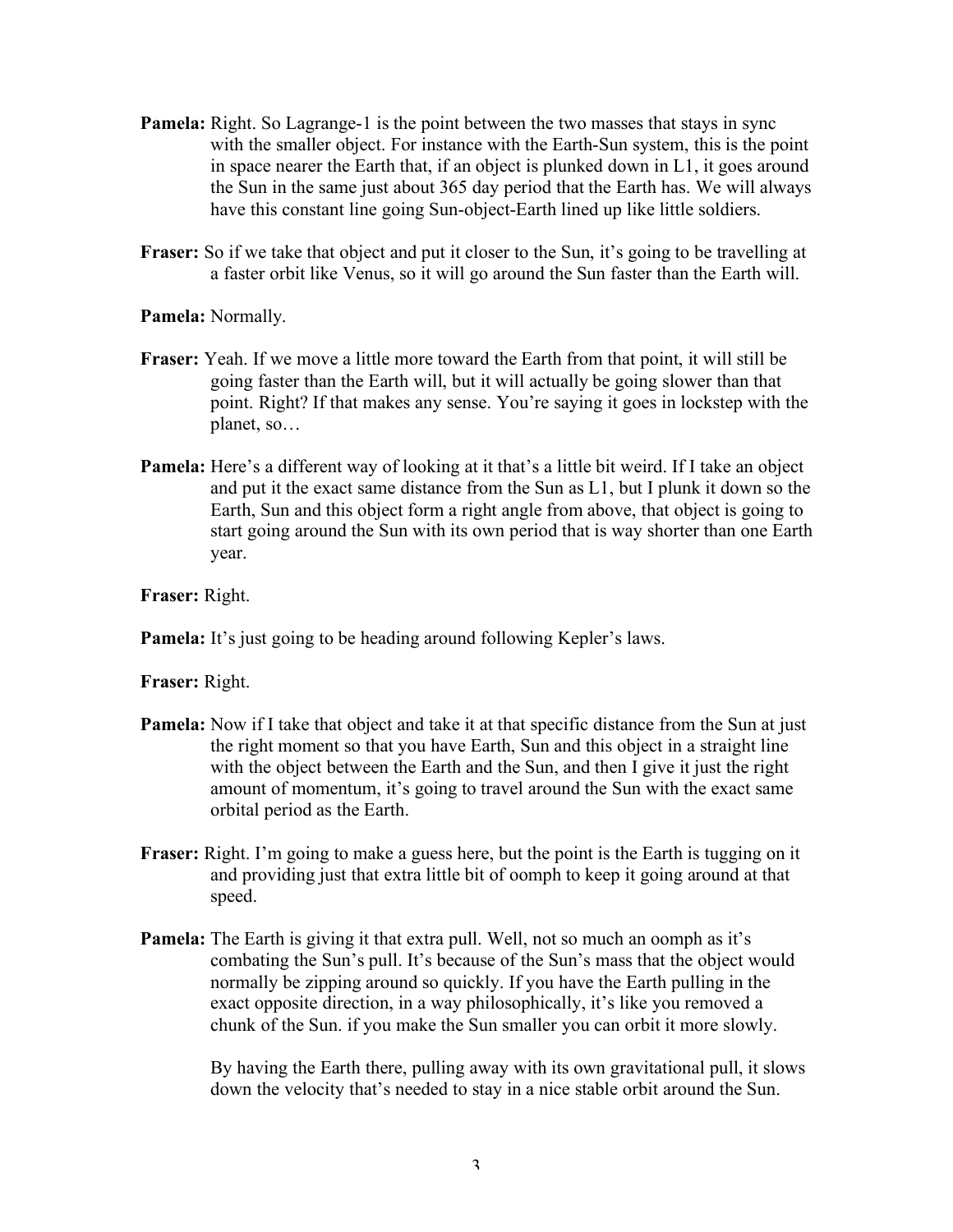- **Fraser:** I've got an analogy. If you're diving and you're going to wear a weight belt to keep yourself perfectly stable, then if you want to go back up you could attach a balloon behind you that would start pulling you back up. You could balance it out with weights and balloons, with the Sun being the weights and the balloons being the Earth. The right spot is your Lagrange point. 1
- **Pamela:** Just like with the weights and the balloons, you have to get it exactly right or you're either constantly floating or constantly sinking. With the Lagrange points, especially with the first three, you have to get it exactly right, or you're going to go flying out of it. These aren't stable locations to be. The spaceships we stick there have to have their own engines and they're constantly making their own corrections to stay in these places.
- **Fraser:** Okay, so these spots, although you can keep going at that same orbital speed, they're not stable. It's almost like you're at the top of the point of a needle, and you can fall any direction and have to fall out of that Lagrange point. The only way to stay there is to keep using your rockets.
- **Pamela:** Mathematically they're what we call saddle-points. In certain directions, you're going to fall right back down to the Lagrange space. If you're taking a marble and trying to balance a marble on a western saddle, if you move it toward the head or butt of the horse, the marble will roll right back to the centre of the horse's back. If you bump the marble left or right, it's fallen off the horse. I know people (including myself) who have had the same experience of falling off the horse.

These are semi-stable positions. The spaceships we stick there have engines that make corrections to stay put. At the same time, it's so convenient to have something that isn't in the Earth's orbit, and is following us around the Sun. it makes communications easier. It's worth the expenditure of energy.

- **Fraser:** Right, if you wanted to put a spacecraft there and didn't have the help of the Earth's gravity, you'd have to fire your rockets non-stop, using tremendous amounts of fuel. Even though you've got to do minor corrections to stay at that sweet spot, it beats having to fire your rockets non-stop o stay in that kind of position.
- **Pamela:** So with the L1 spot, which is between the Sun and the Earth, that's someplace we stick things that are observing the Sun for us. What's cool is they're just enough closer to the Sun that in a lot of cases, when there's a particle spray – a bunch of electrons headed our way from the Sun – they might hit SOHO that's hanging out at L1 a little bit before they hit Earth, about an hour earlier. That gives us extra time to protect our astronauts and put satellites into safety mode, because SOHO can send us radio signals at the speed of light that these electrons are coming toward us at less than the speed of light.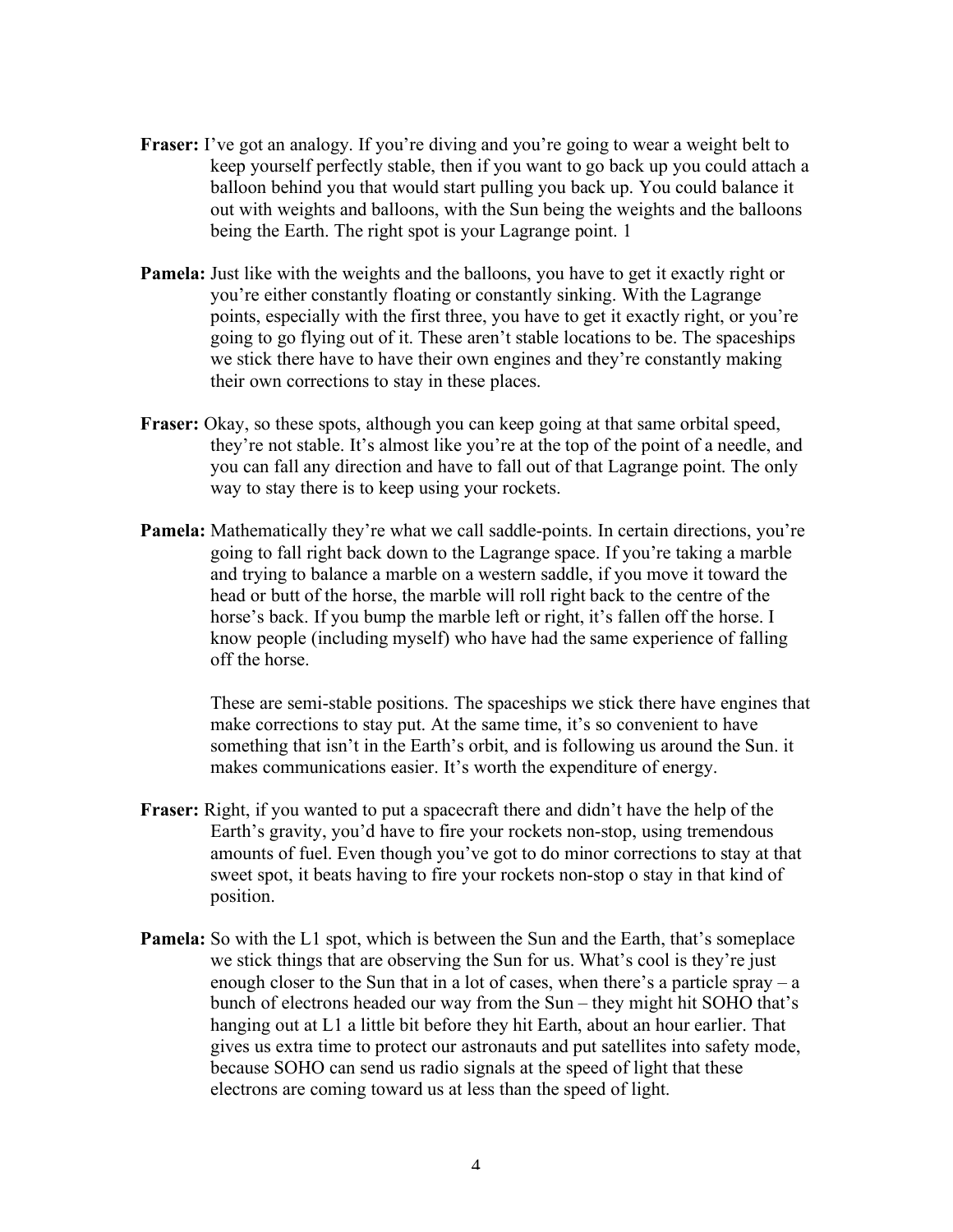**Fraser:** Right. Okay, so that's L1. What's L2?

**Pamela:** If you have a position between the Earth and the Sun, there's also a point that's on the same line but it's beyond the Earth. So you go Sun-Earth-object, and that we call L2 (ever so creatively).

> Normally if you stick an object on an orbital path bigger than the Earth's orbit, it will orbit a little bit slower. Since you have the added pull of the Earth, it's like making the Sun a little bit bigger, so an object can orbit faster and still be stable at that greater distance. It's not entirely stable: just like L1, it's saddle shaped and you can fall off the Lagrange point. It's still a great place to stick things that have to make corrections because it makes the communications easy.

> For instance, the Herschel satellite, the Planck satellite, the James Webb Space Telescope are all candidates for the Lagrange-2 point. WMAP, the microwave anisotropy probe that has given us such wonderful information about the cosmic microwave background is hanging out at the Lagrange-2 point.

This is a good place to put things that is protected a little bit from the Sun's light, by the Earth hanging out there. It's in a nice safe place beyond the Earth, following us around an orbit, and because it's not orbiting us, instead orbiting the Sun, all the random junk that orbits the Earth is not in any danger of hitting these things in the Lagrange points. The radiation doesn't get there. It's a nice safe place to stick things that work in the infrared and radio that need it a little bit quieter and a little bit darker.

**Fraser:** So you wouldn't necessarily want to have one of those satellites orbiting the Earth, because of our radio static.

**Pamela:** Our heat.

**Fraser:** Our heat. Right. That would actually cause them some problems. So if you keep them away from the Earth, they'll be cold, and will have fewer radio waves blasting them. They'll have a chance to observe better the state of what the universe really is. At the same time, you want to put them some place where you're not going to have them firing their engines non-stop. You also don't want them somewhere you can't communicate with them.

> Yeah, I can imagine if you pushed one of those telescopes out to a larger orbit than the Earth, it'll slip behind us in orbit and there will be times like when we're trying to communicate with the rovers on Mars, right? They're on the other side of the Sun and there's no way to communicate with the rovers. If we put them in the L2 point, then it's there in the exact same spot in the sky – which probably makes communication a lot simpler, less power on the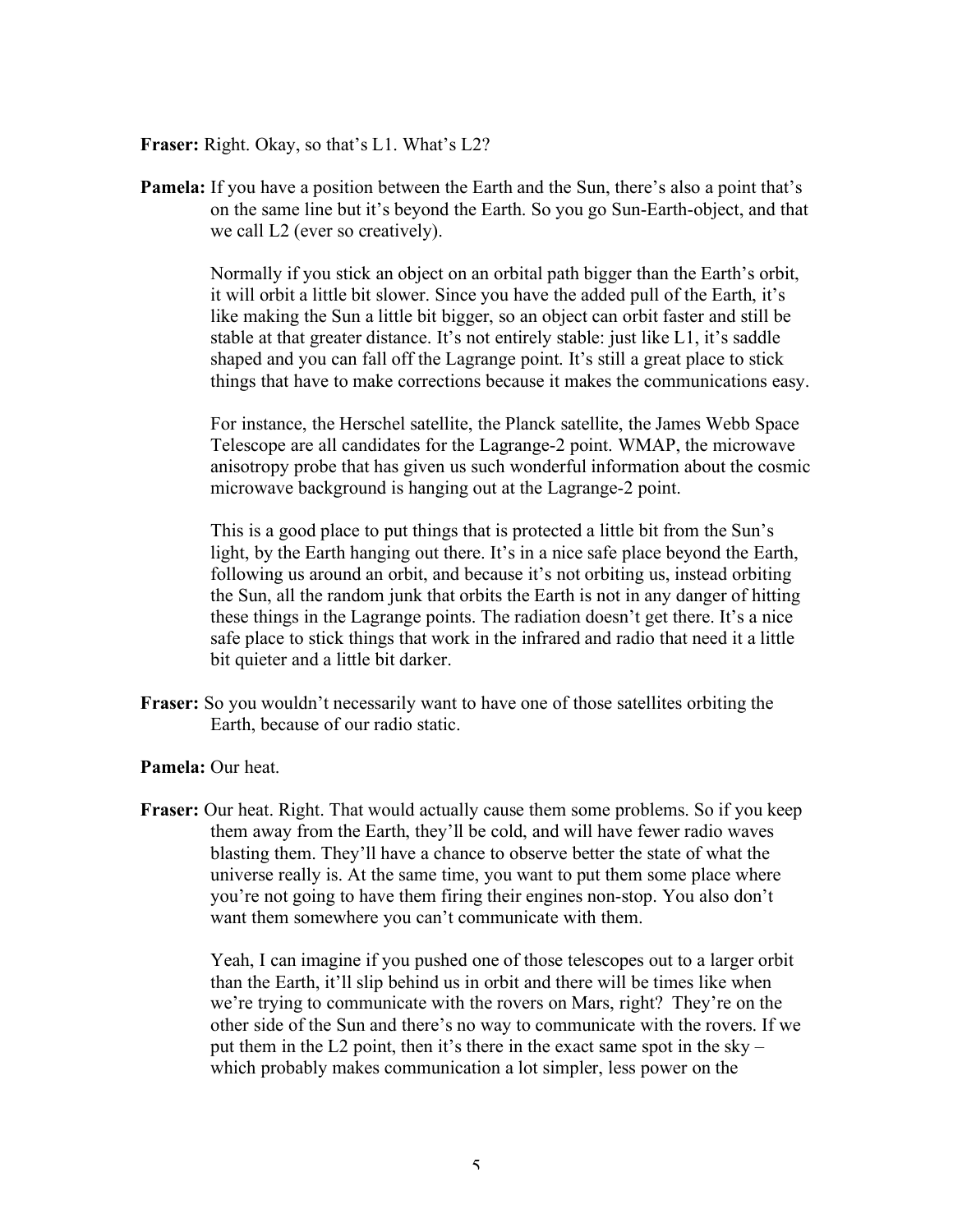spacecraft than the kind of thing the rovers need to communicate with (though they relay stuff through satellites).

So I can see it makes a lot of sense. Okay. What's the next point?

- **Pamela:** Then there's L3, and we don't have anything hanging out there. L3 is the one that's opposite us, so that it goes Earth-Sun-object. If you can imagine an object that has an orbit on the exact opposite side of the Sun from us where it's getting pulled on by both the Sun's gravity and the Earth's gravity. Even though it's not the same distance as the Earth from the Sun, it's orbiting with the same period, constantly staying in lockstep with us, always out of sight.
- **Fraser:** So if I imagine this right, you've got the Sun and the Earth and I guess the combined gravitational force is pulling on this object. That feels to me like it would fall into the Sun.
- **Pamela:** Here we're talking about an object that has an orbit that's again, a snert bigger than the Earth's orbit. It's trying to head off in a line to get away from the Sun, but it's the combined gravity of the Earth and Sun that's keeping it on its circular orbit, chewing around in lockstep with the Earth. This is very similar to L2, but it's beyond the Sun from us.
- **Fraser:** So if you were to look at the line from above it would be like this object will be almost the same distance from the Sun as the Earth…

## **Pamela:** Almost.

**Fraser:** Hard to calculate or see, but a little bit more. Instead of just going into a larger orbit, the way it should if it's further away from the Sun, the Earth is almost increasing the mass of the Sun and keeping it at that exact same orbit.

Okay. Is it stable?

- **Pamela:** Again, it's a saddle point. The objects are going to want to fall out of that spot. If it can balance just right, or has engines to keep it balanced, it will stay there.
- **Fraser:** There are no spacecraft planned for that, are there?
- **Pamela:** No, because the communications isn't possible.
- **Fraser:** But I can imagine it would be great. If you ever had SOHO, you could put another SOHO on the other side of the Sun and observe it at all times.
- **Pamela:** The trick is you start needing to have things at the right angles between the Earth, Sun and the object so that you can relay the communications around the Sun, just like we have satellites that allow us to relay communications around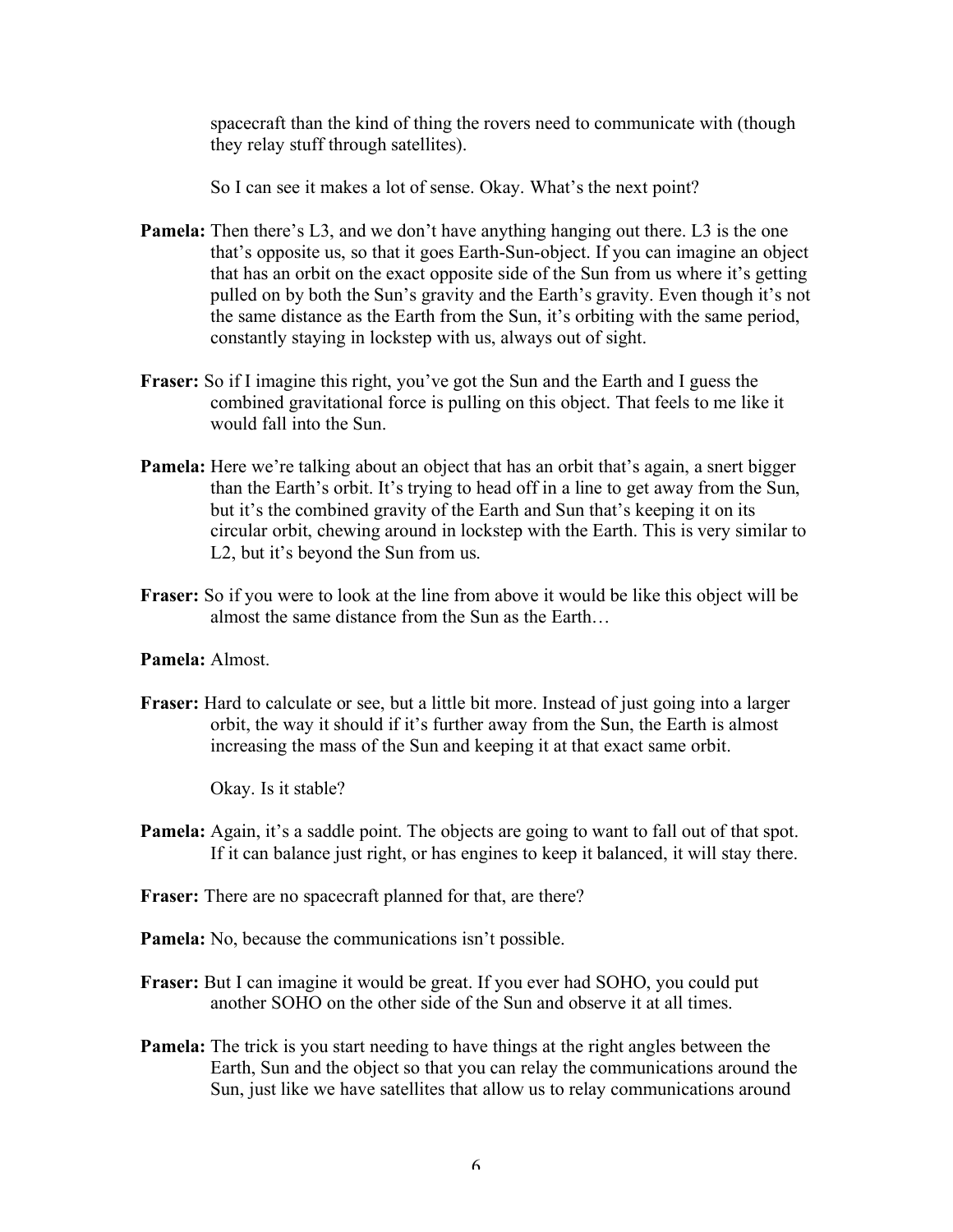the planet Earth. We can't talk directly to a satellite that's through the planet, on the opposite side of the Earth in its orbit. Instead, satellites can relay communications from one satellite to the next to get from Australia to Washington DC.

- **Fraser:** Right, so if we had other satellites going around Venus or in some of the other Lagrange points, you could actually get this communication. So you could always observe the front and backside of the Sun at the same time.
- **Pamela:** Then just relay the information all the way around and put it together in the lab **later**
- **Fraser:** There might be uses for those. Would they be useful going around the Moon, in the Earth-Moon system?
- **Pamela:** This is where you start to get into space elevators and other crazy stuff. Let's talk about L4 and L5 to get them out of the way first.

**Fraser:** Sure, yeah.

**Pamela:** There are two more Lagrange points left, just two. These are the most stable. They are points that lag behind the Earth in its orbit and ahead of the Earth, such that if you drew an angle from the Earth to the Sun to either L4 or L5, both of those angles are 60-degree angles.

> There are these hills that it's capable to stand on top of and just hang out there and be gravitationally balanced.

- **Fraser:** So it's the combination of the gravity from the planet pulling you forward, and you're still going around the star, keeping you in that orbit. If you fall too far back, the gravity of the planet pulls you back in. this is the opposite of that saddle. It's very stable – it requires energy to get out of this orbit.
- **Pamela:** The objects are hanging out here. They're getting tugged forward by the Earth, or pulled back from the Earth, because their natural inclination is going to have different periods than what they are. It's really neat that if you have a map of your potential of hanging out in any particular point, these are actually at the tops of hills. They're fairly flat tops of hills. Once you're up on top, you have to take effort to fall off. What's cool is you can actually end up with things inside these larger L4 and L5 points on little tiny circular orbits, where they're going around within the L4 or L5 point and also going around the Sun. that's just kind of neat.
- **Fraser:** So it's like a volcano. You've got a mountain where it's quite hard to get into that point, but once you're at the top, there's actually a crater inside that's easy to roll down into.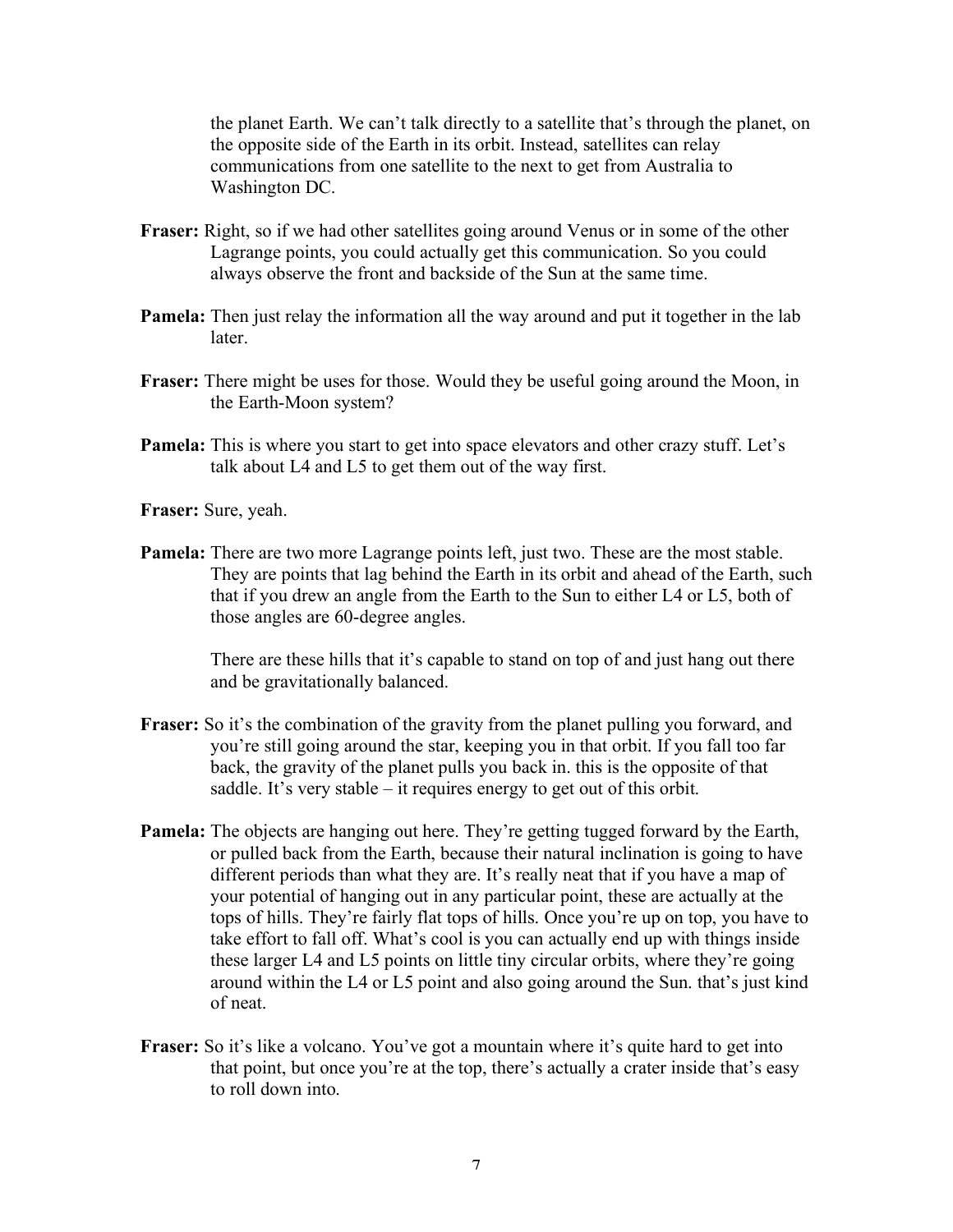**Pamela:** Sort of like that, yeah.

**Fraser:** Not that there's actually volcanoes in space, but that's the way the gravity works.

[laughter]

So if we were to put a spacecraft into one of these L4 or L5 points, same deal – they'd just sit there, no energy required, right?

- **Pamela:** What's cool is there are asteroids hanging out in the L4 and L5 points of Jupiter. We call these the Trojan asteroids. It looks like Neptune also has its own Neptunian version of Trojan asteroids that may even be more populated than Jupiter's. Mars is tugging on asteroids as well, holding them locked in its Trojan points. These are places where the solar system likes to store its rocks.
- **Fraser:** We don't have any going around the Earth?
- **Pamela:** Not as much as these bigger things like Jupiter and Neptune.
- **Fraser:** I wonder, if you could fly some asteroid observing telescope out to the Earth L4 Lagrange point and place it there, would it see rocks and debris and stuff in a cloud?
- **Pamela:** I'm sure the density of rocks and pebbles and pea-sized bits of gravel in the Earth's Lagrange points is probably higher than they are elsewhere in the solar system. These are just good places to store things.
- **Fraser:** If you were sitting on Jupiter's orbit, maybe standing still on Jupiter's orbit while it and its Trojans go around, you'd be standing there and a whole pile of asteroids would go past you, then Jupiter, then a whole pile more asteroids.
- **Pamela:** Oh yeah. That's the really cool thing. If you look at a plot of where rocks are in the solar system, if you look at a plot of where all the asteroids are located, there are just piles of them in Lagrange points for Jupiter, Saturn and Neptune. That's just neat to look at.
- **Fraser:** We talked a bit about spacecraft we might put in some of those Lagrange points. I've heard ideas of putting spacecraft into the L4 and L5 points as well – space colonies, space stations. It's so stable it doesn't require energy once you put it in there.
- **Pamela:** That's one of the places they have at various points talked about, with the Earth-Moon system, sticking space stations.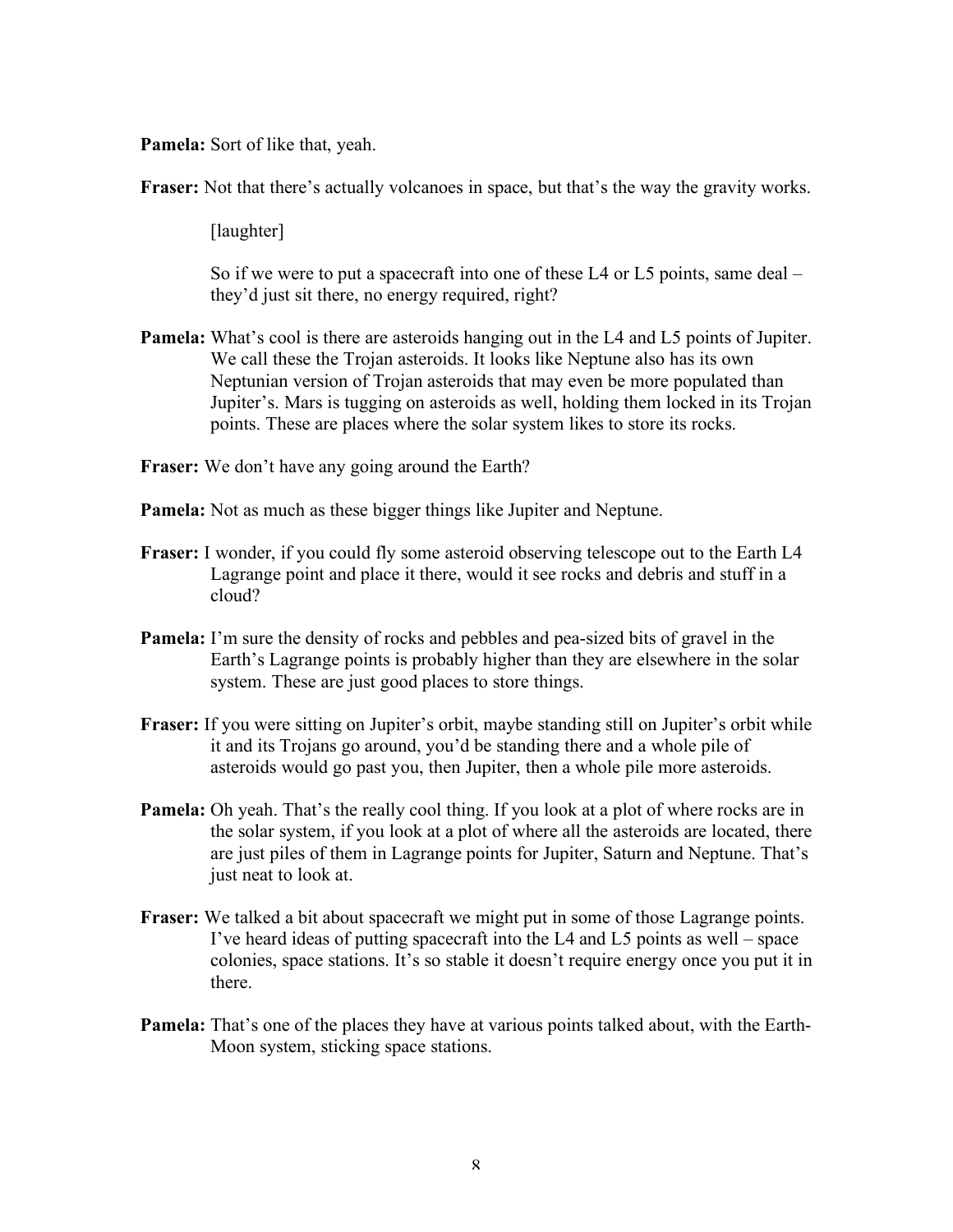What's also cool is with the not particularly stable, but we have engines to fix it L1 and L2 points in the Earth-Moon system, you can start to think about building space elevators with regard to the Moon.

The moon is facing the Earth the exact same way all the time. It's going around the Earth at the same rate that it's rotating about its axis. So if you have something in the Earth-Moon system's L1 or L2 point, it's essentially in geostationary orbit around the Moon. It maintains the same orientation with the same plot of land on the surface of the Moon all the time.

It's not the same way with the Earth. The Earth rotates about its axis fairly quickly. There are specific geostationary orbits that we stick communications satellites in. With the Moon, you can use the L1 and L2 points. So you can conceive of potentially some day sticking some sort of space station in geosynchronous orbit above some point on the equator where there's land and building a carbon nanotube space elevator tether and dropping it down to the surface of the Earth.

You could have an elevator to get to geosynchronous orbit (which is pretty high up). Then you fly your little rocket from that craft to something that is in the L1 orbit between the Earth and the Moon and you take a different elevator down to the surface of the Moon. Hang around, walk to the exact opposite side (you'd probably actually want a vehicle of some sort) and then take an elevator up to the L2 point which is pointed away from the Earth-Moon system and could be pointed away from or toward the Sun, or at right angles. You could use that as a jumping off point to escape the Earth-Moon gravitational system.

**Fraser:** that would be awesome. Like heaven! How cool would that be?

**Pamela:** It's a brave new sci-fi universe.

**Fraser:** Let's get on that, people!

[laughter]

**Pamela:** It's a bit expensive.

**Fraser:** I want my space travel!

[laughter]

I actually did an article on that space elevator concept. The advantage is since you attach the elevator to the surface of the Moon, you don't have the problem with the instability of the L1 point, because it's tied to the ground. Just like a balloon really wants to float away, you'd be able to tie your ribbon down to the